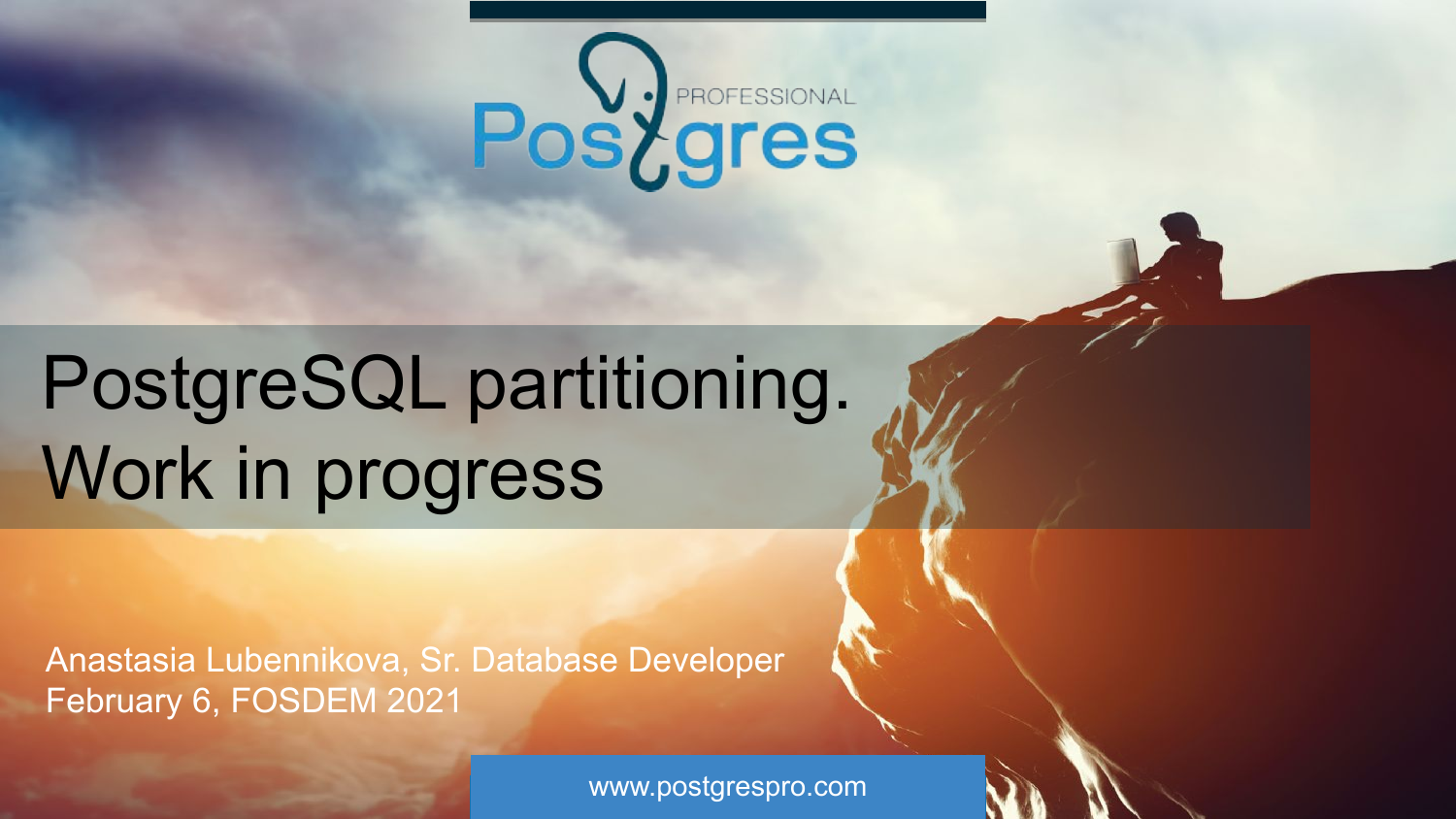



- Learn more about partitioning
- Collect useful resources for hackers
- Compare native PostgreSQL partitioning and third-party solutions: pg\_pathman and pg\_partman.
- Clarify our roadmap for partitioning
- Provide an overview for features in progress and encourage people to review them.

Disclaimer: The information included in this talk is relevant as of January 15, 2021.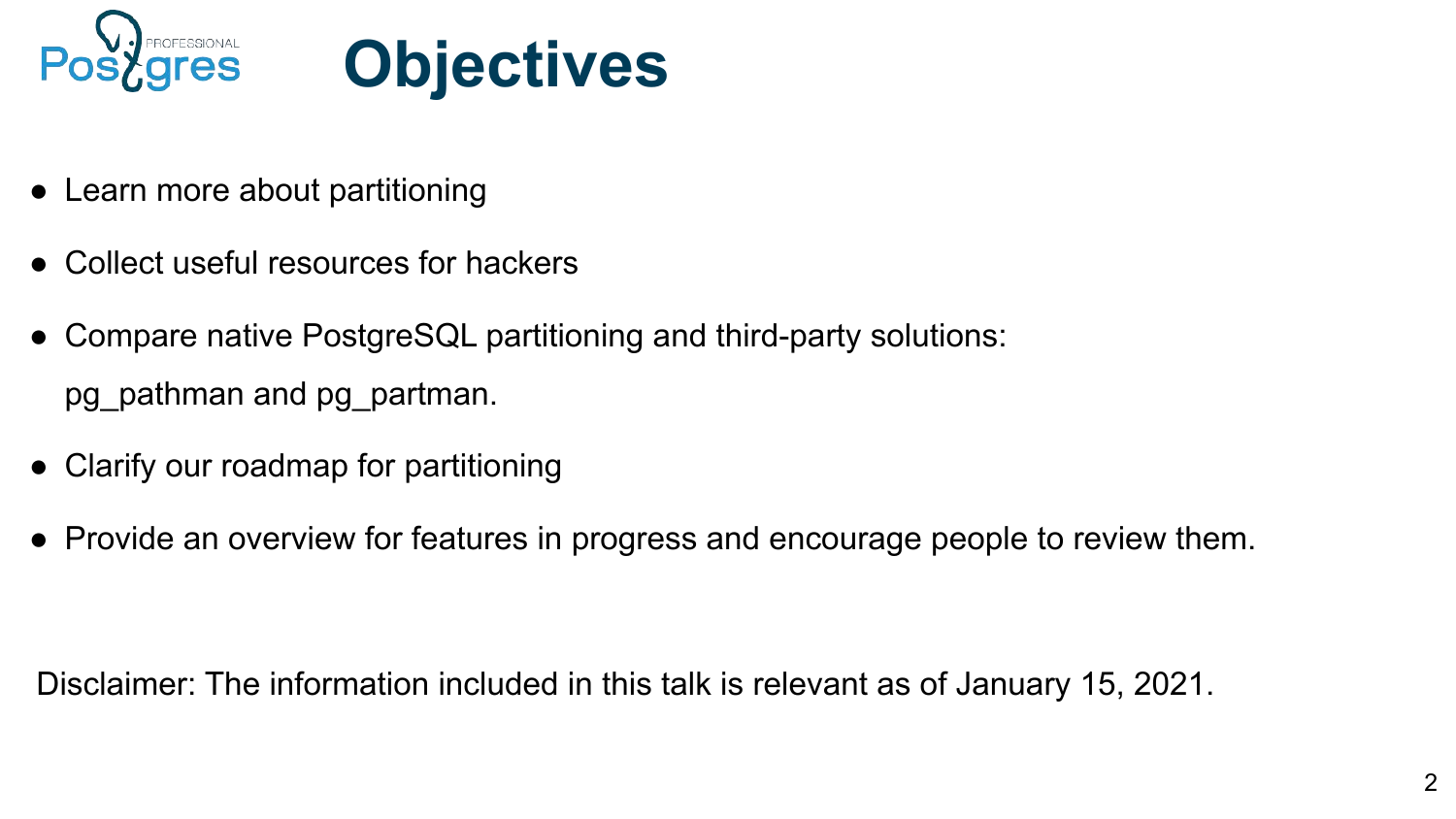

### **Declarative partitioning**

● A set of features for handling large data volumes.

It includes dedicated syntax for partitioning,

convenient data management options and internal performance optimizations

**Usability (Partition Maintenance) + Performance + Integration with other features**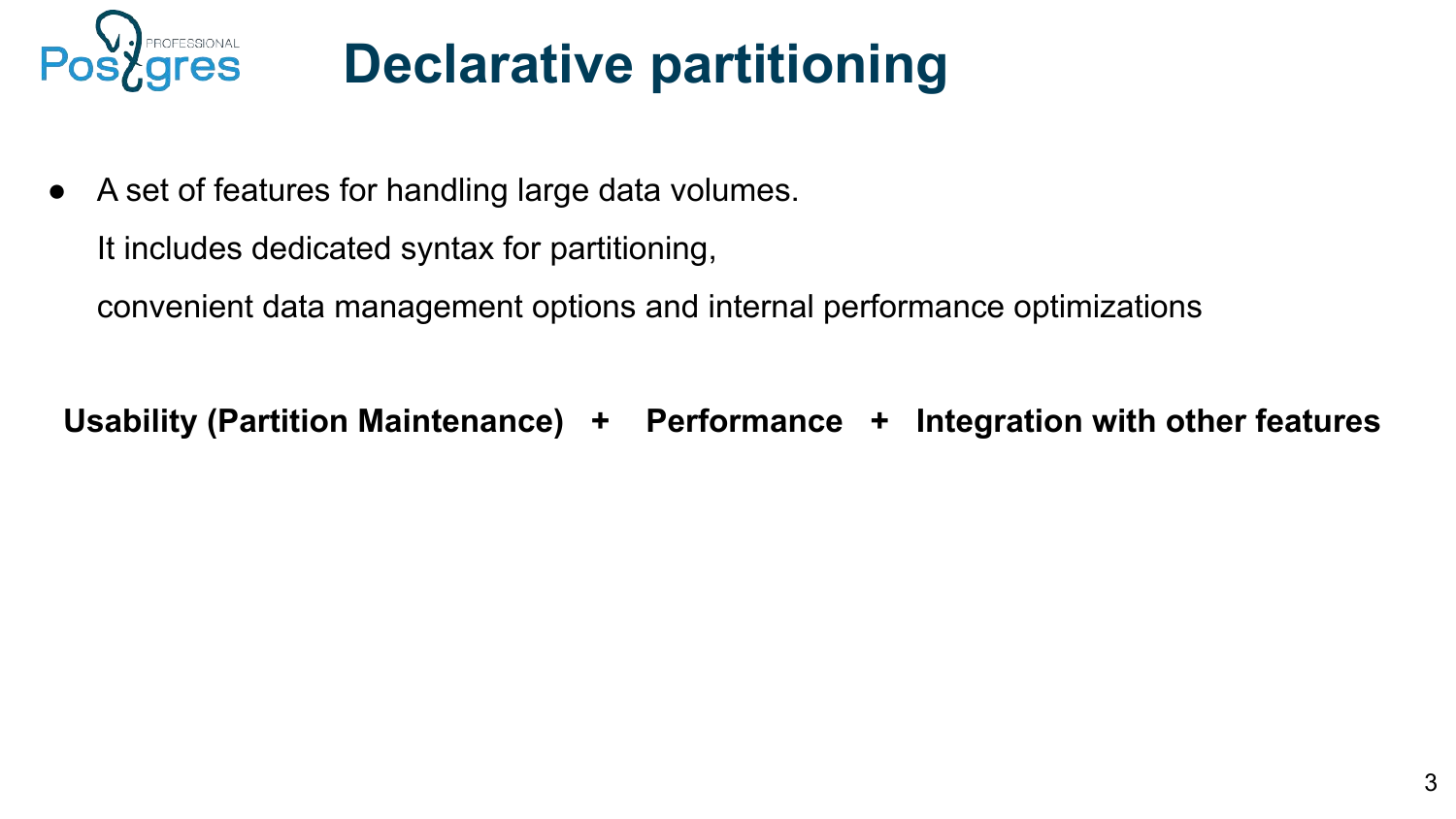

## **Declarative partitioning**

- Limited declarative partitioning was introduced in PostgreSQL 10.
- In PostgreSQL 11, many usability features were implemented.
- PostgreSQL 12 significantly improved the performance of queries over partitioned data.
- PostgreSQL 13 improved performance and integration with other PostgreSQL features, such as row-level BEFORE triggers and logical replication.

For more information, please check the [Table Partitioning in Postgres: How Far We've Come](https://www.youtube.com/watch?v=YxbNN2mxAkU) talk by Amit Langote.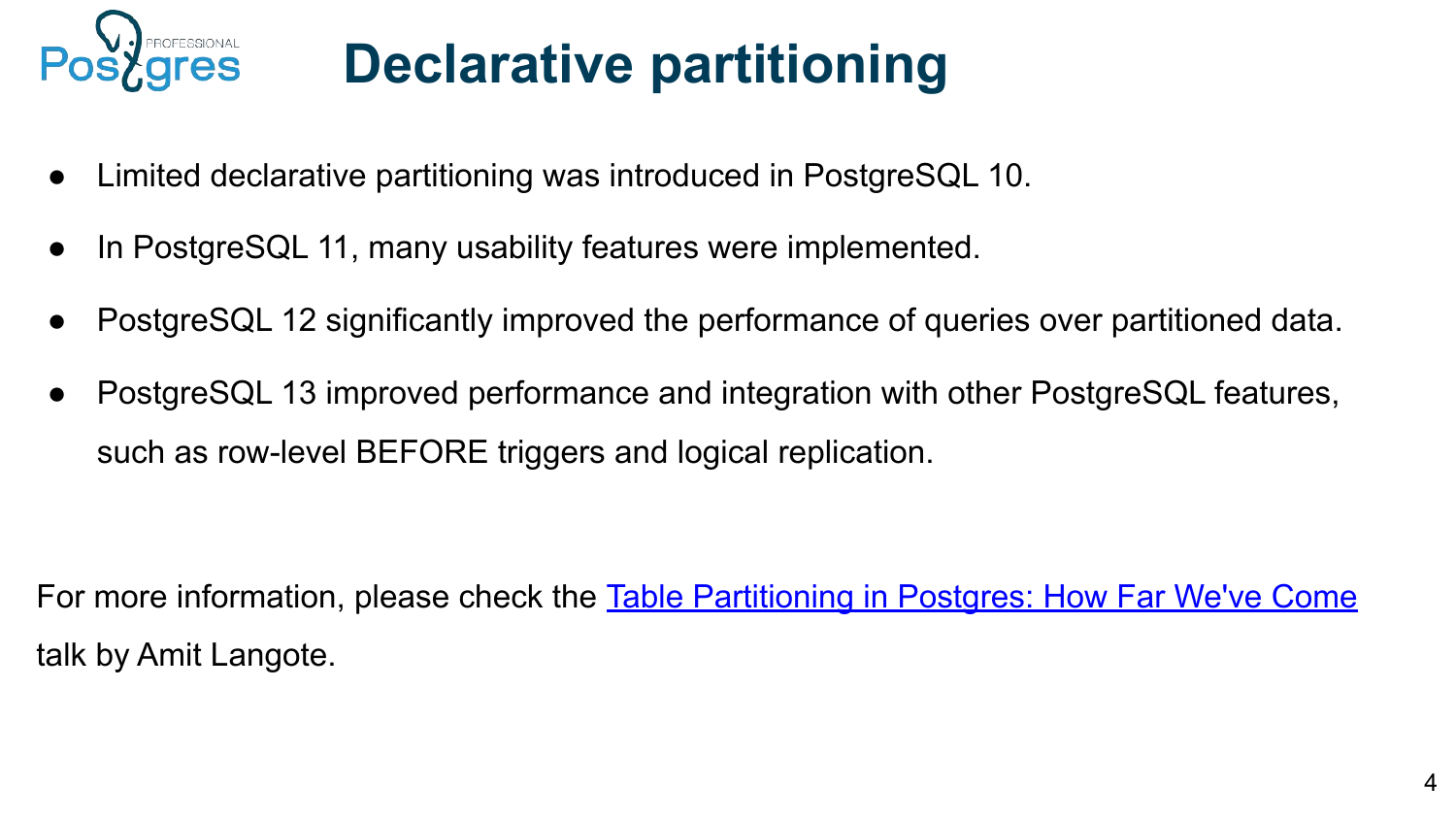

## **Declarative partitioning**

- The partitioned table & index are always empty (i.e. don't have a physical storage).
- **Leaf** tables the ones that contain the data.
- A partitioned table is defined by the **partitioning strategy** and **partition key**.
	- Partitioning strategies are HASH, LIST, RANGE.
	- Partition key a set of columns or expressions.
- The subset of data in a partition is defined by its **partition bounds**.
- A **default** partition stores rows that do not belong to any existing partition.

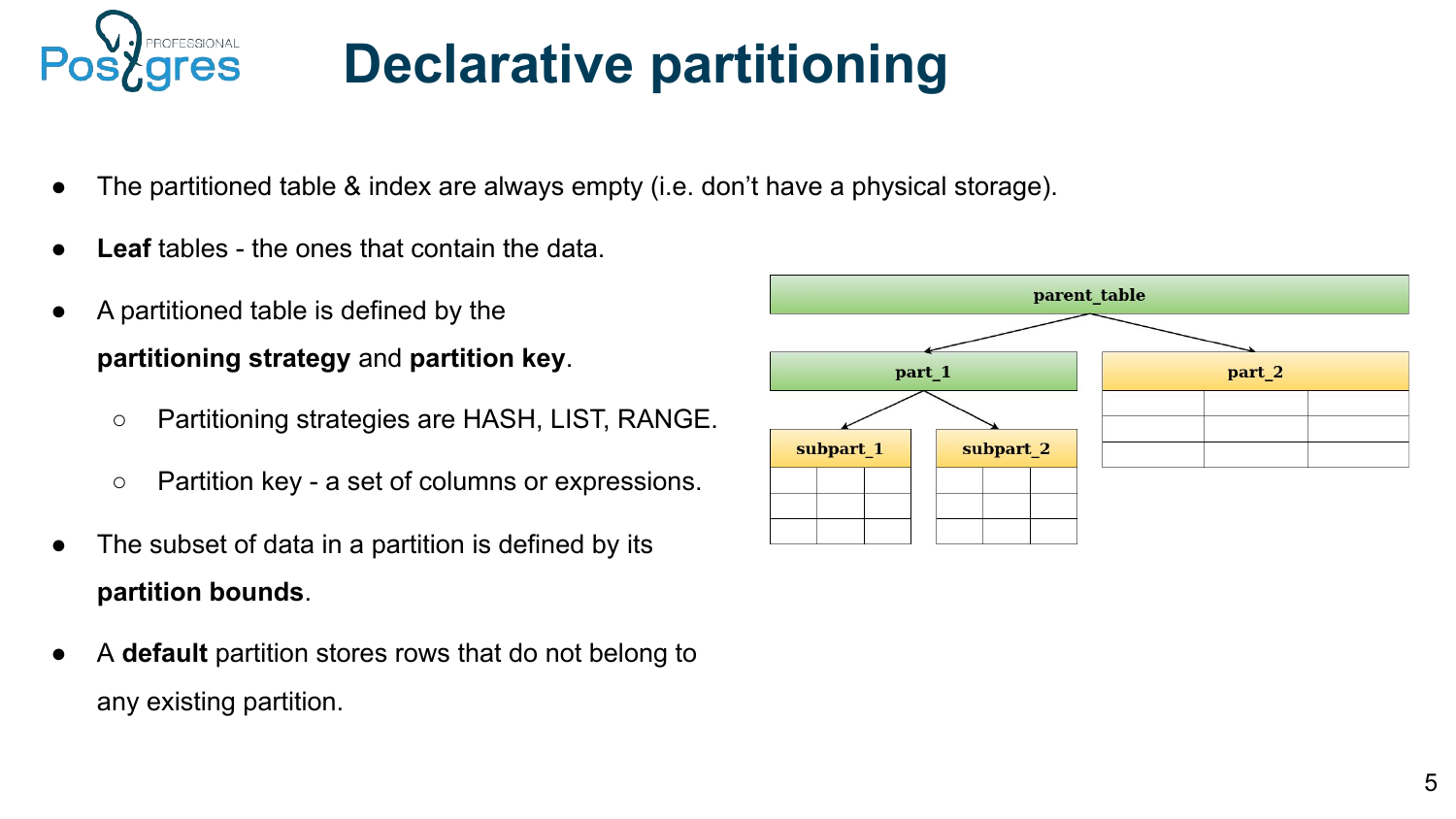

#### **System catalogs**

● The **partition strategy** and **key** are stored in the **pg\_partitioned\_table** system catalog.

```
select * from pg partitioned table;
partrelid | partstrat | partnatts | partdefid | partattrs | partclass | partcollation | partexprs
16392 | r | 1 | 0 | 2 | 3127 | 0
```
The **partition bounds** are stored in the **pg\_class.relpartbound** system catalog attribute.

The **pg** class.relispartition flag is true if the table or index is a partition.

select relname, relpartbound from pg\_class;

relname  $|$  part 1

relpartbound | {PARTITIONBOUNDSPEC :strategy r :is\_default false :modulus 0 :remainder 0 :listdatums <> :lowerdatums ({PARTITIONRANGEDATUM :kind -1 :value <> :location 63}) :upperdatums ({PARTITIONRANGEDATUM :kind 0 :value {CONST :consttype 1184 :consttypmod -1 :constcollid 0 :constlen 8 :constbyval true :constisnull false :location 77 :constvalue 8 [ 0 -96 -83 48 -54 90 2 0 ]} :location 77}) :location 57}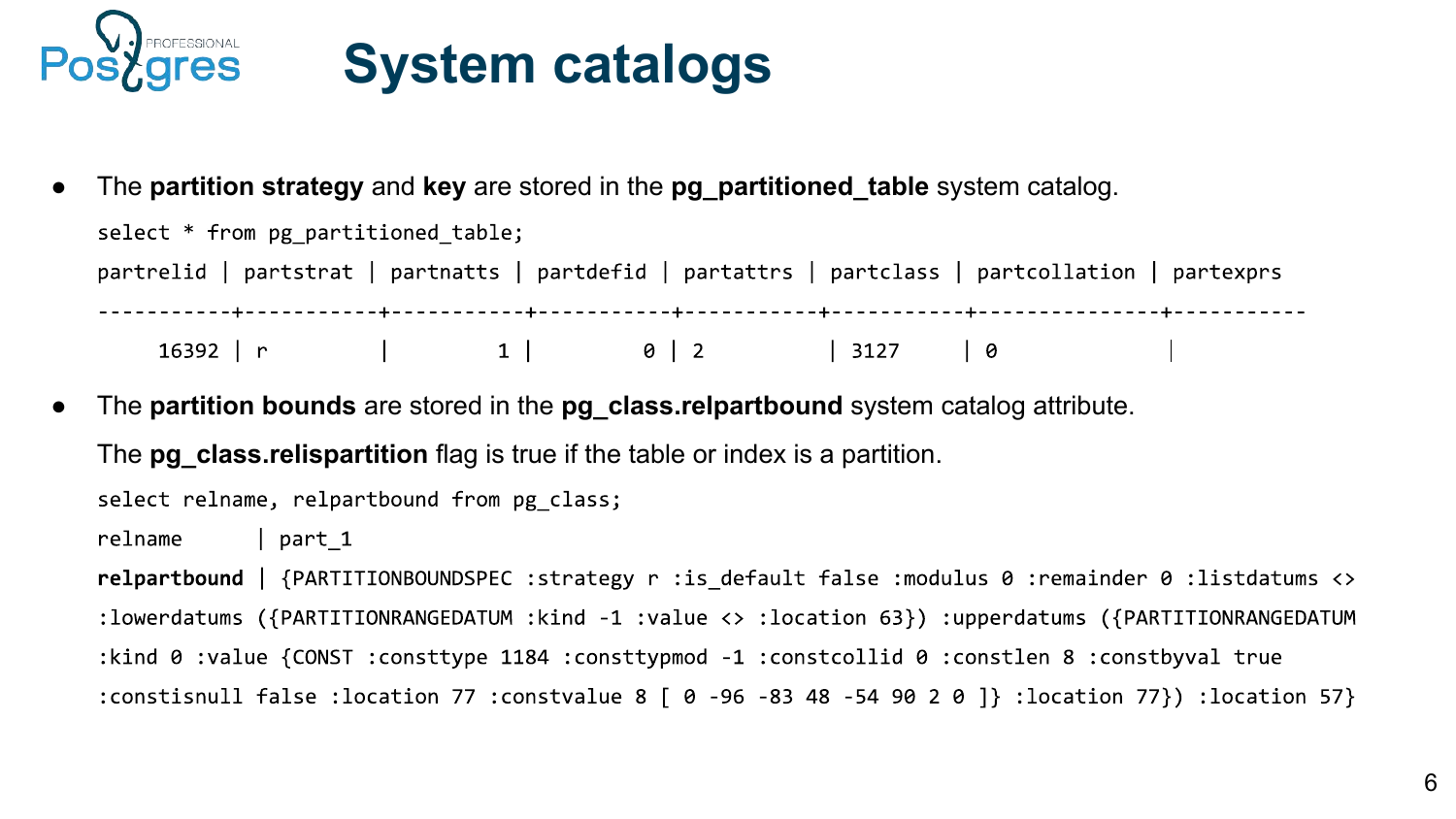

#### **Tuple routing**

- The set of partition columns and their names and types must exactly match the parental ones.
- The existing tables can be ATTACHed to the target table or DETACHed from it as partitions.
- It is not possible to turn a regular table into a partitioned table or vice versa.
- Overlapping partition bounds are not allowed.
- Default values may be specified separately for each partition. Though, they are not applied when inserting a tuple through a partitioned table.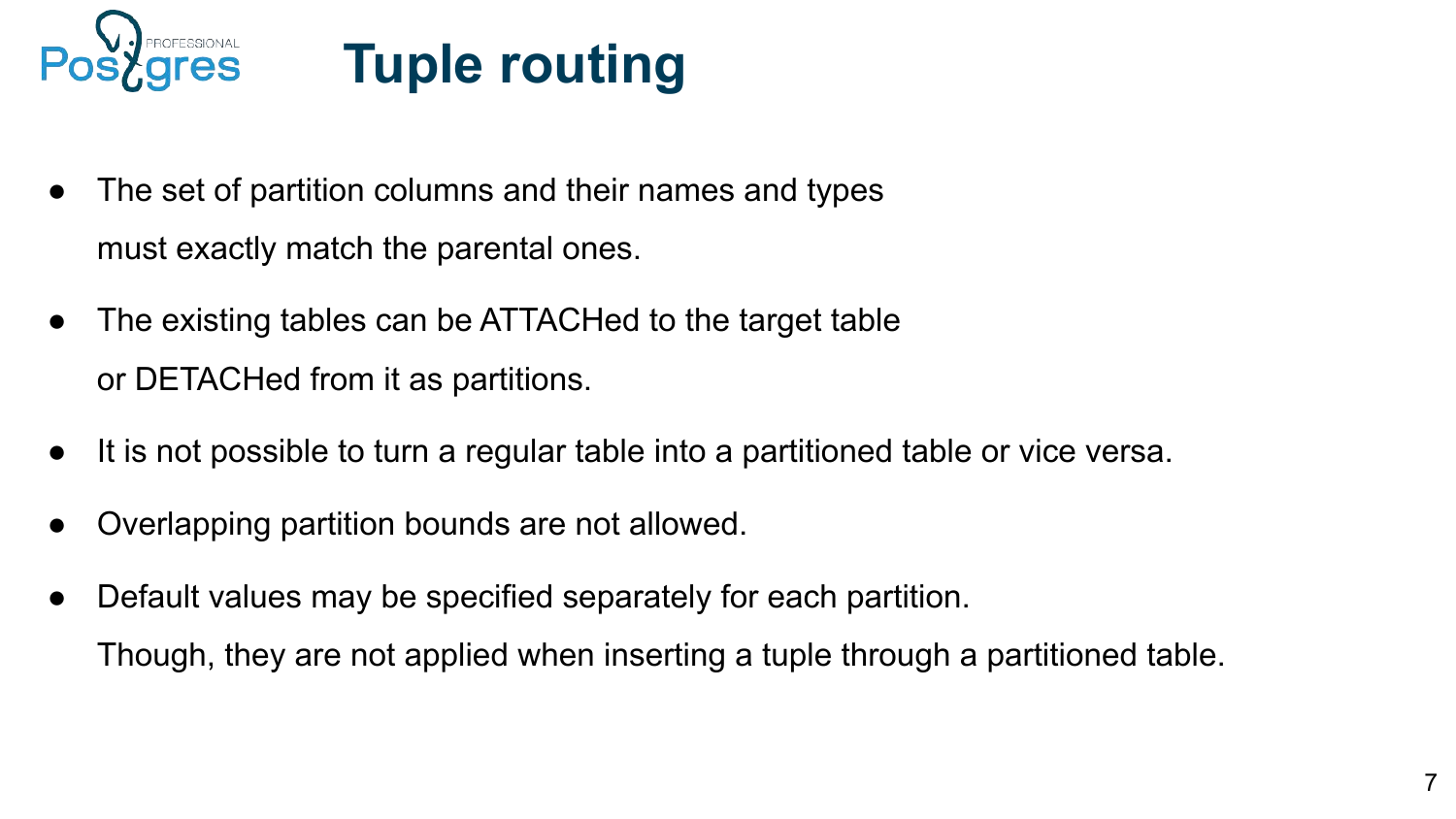

#### **Tuple routing**

- CHECK and NOT NULL constraints of a partitioned table are always inherited by all its partitions.
- There is no way to enforce cross-partition restrictions.
	- $\rightarrow$  Unique constraints must include all partition key columns.
	- $\rightarrow$  There's no way to create a global exclusion constraint spanning the whole partitioned table.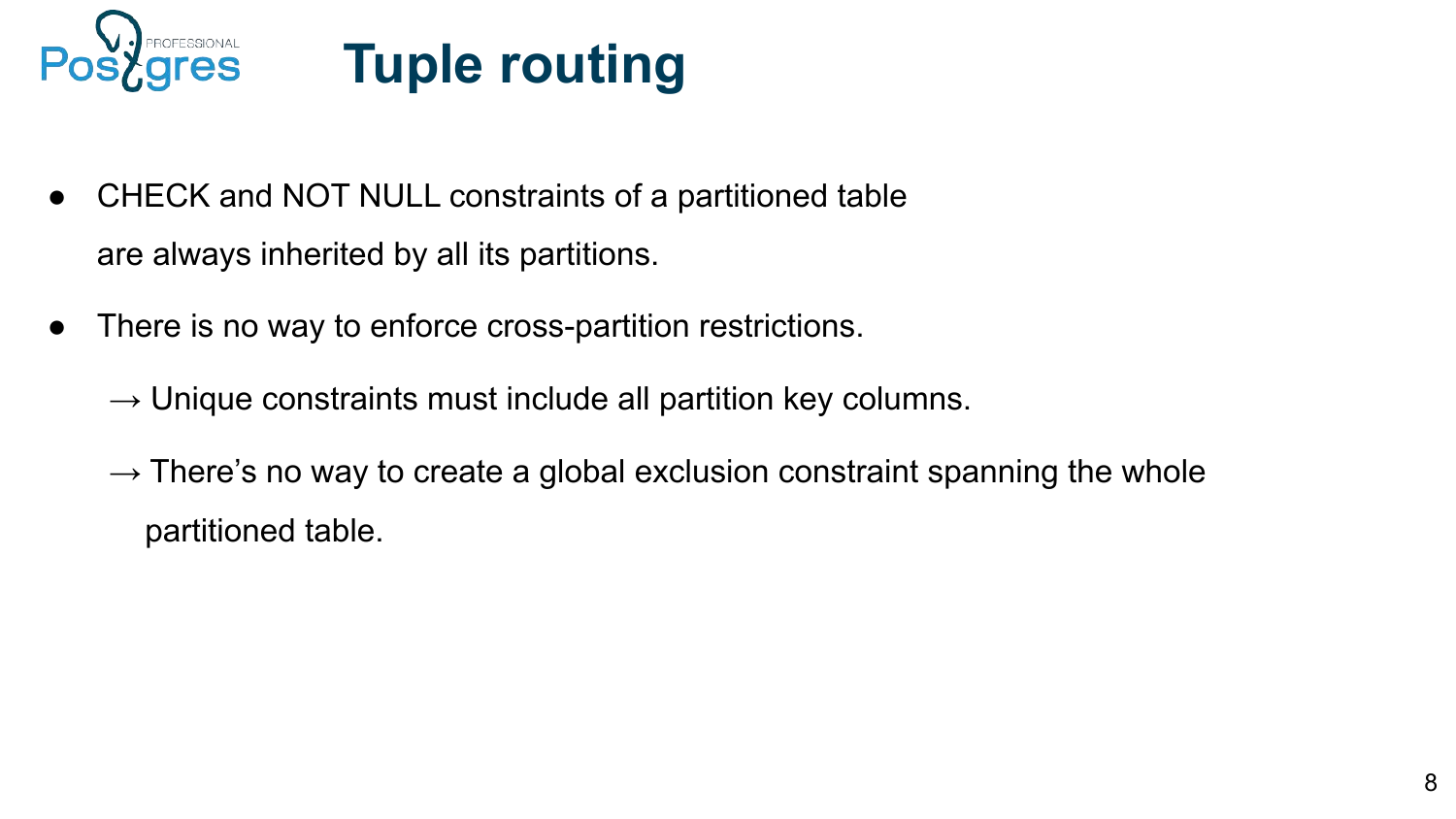

### **Strategy-specific details**

- HASH partitioning doesn't allow setting the default partition.
- LIST partitioning doesn't allow a multicolumn partition key.
- RANGE partition bounds may take special values: MINVALUE and MAXVALUE.
- A non-default RANGE partition table does not currently allow partition keys to be NULL.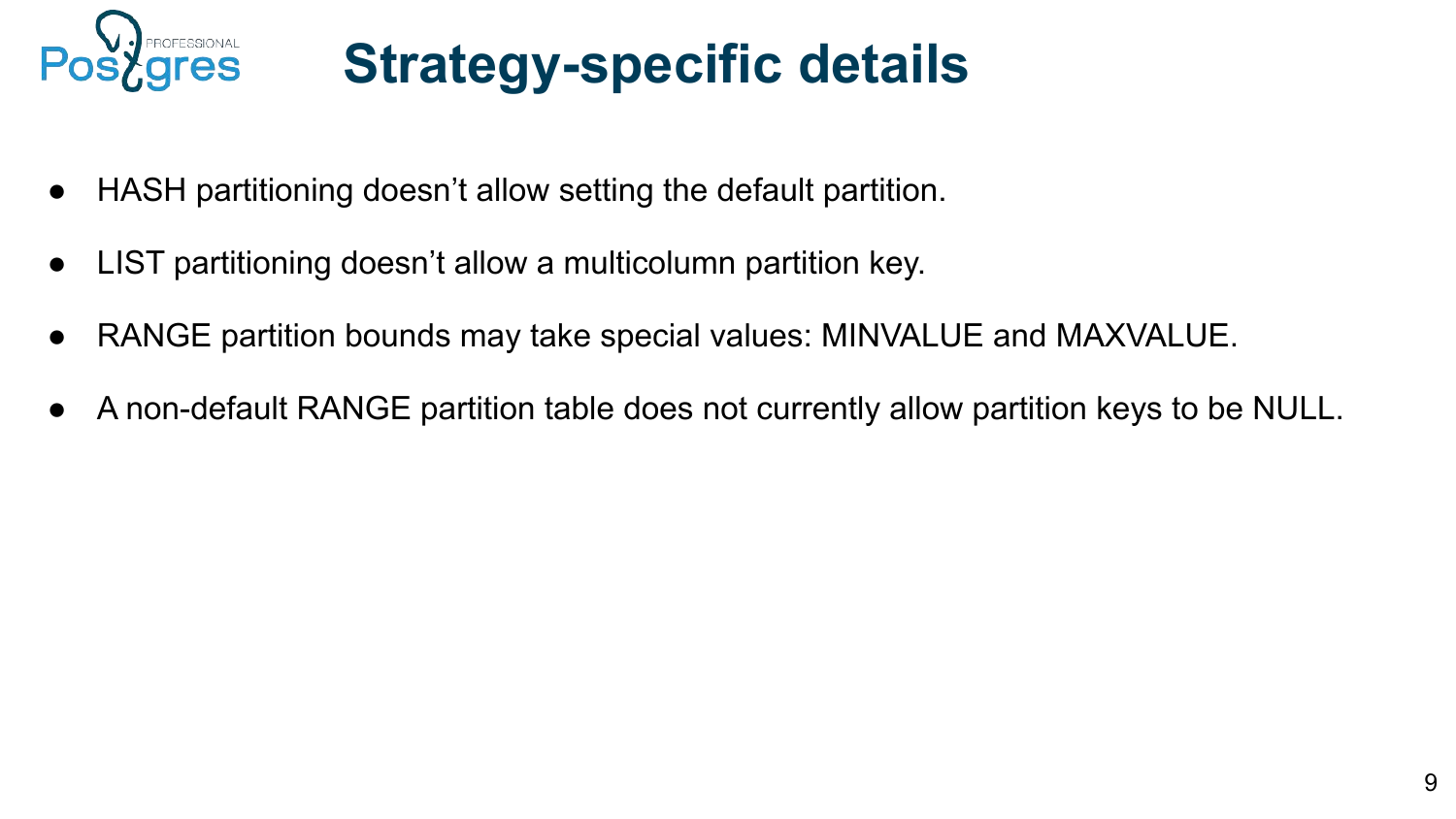

## **Locks used for partitioning**

- Dropping a partition requires an AccessExclusiveLock on the parent table.
- DETACH PARTITION requires an AccessExclusiveLock on the parent table.
- Concurrent index builds on partitioned tables are currently not supported.
- ATTACH PARTITION requires an AccessExclusiveLock on the default partition. The default partition must be scanned to verify that it does not contain any rows not properly belonging in the new one.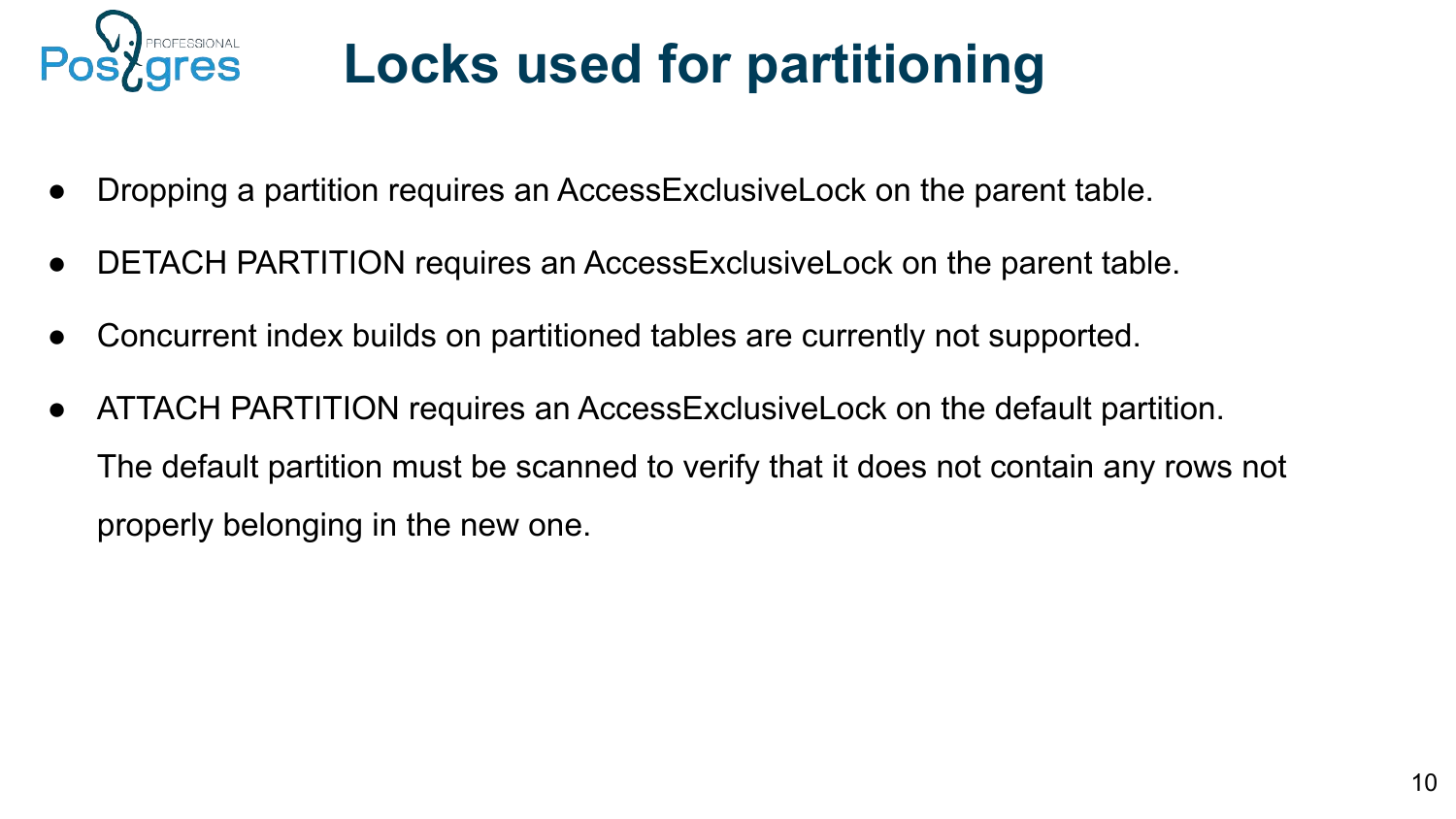

## **Usability features. TODO**

- Generate bounds automatically
- Define a callback (trigger) for partition creation event
- Change partition bounds
- Split / merge partitions [CONCURRENTLY]
- Partition / re-partition existing table [CONCURRENTLY]
- **Global indexes**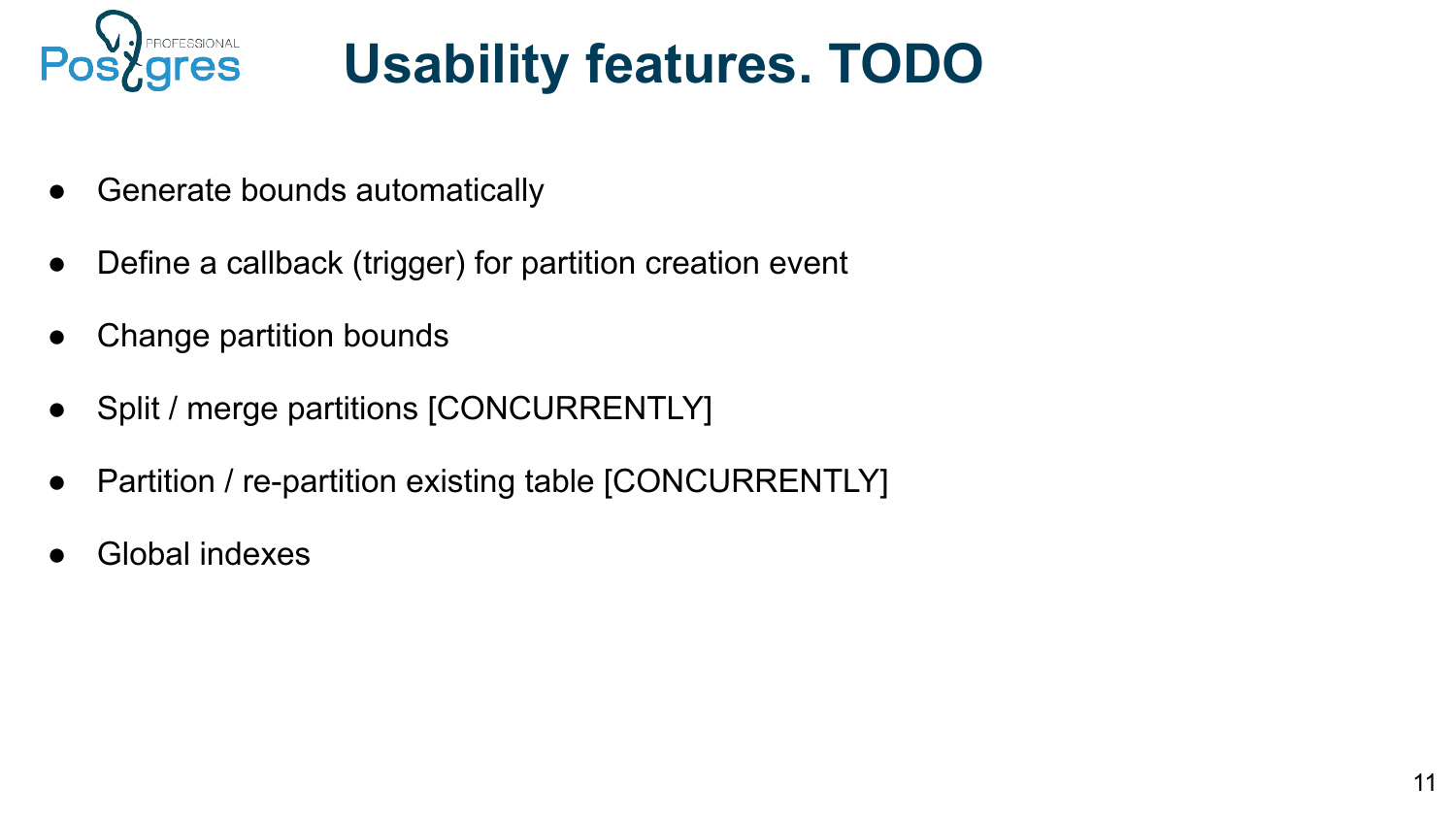

## **Partitioning. Third-party tools**

- pg\_pathman [https://github.com/postgrespro/pg\\_pathman](https://github.com/postgrespro/pg_pathman)
	- extension developed & maintained by Postgres Professional
	- PostgreSQL >= 9.5. Now deprecated in favor of PostgreSQL's native declarative partitioning.
	- HASH, RANGE partitioning.

- pg\_partman [https://github.com/pgpartman/pg\\_partman](https://github.com/pgpartman/pg_partman)
	- extension developed & maintained by Crunchy Data.
	- $\circ$  PostgreSQL >= 9.5
	- Time or serial id partitioning.
	- Trigger-based for older versions, native-based for PG10+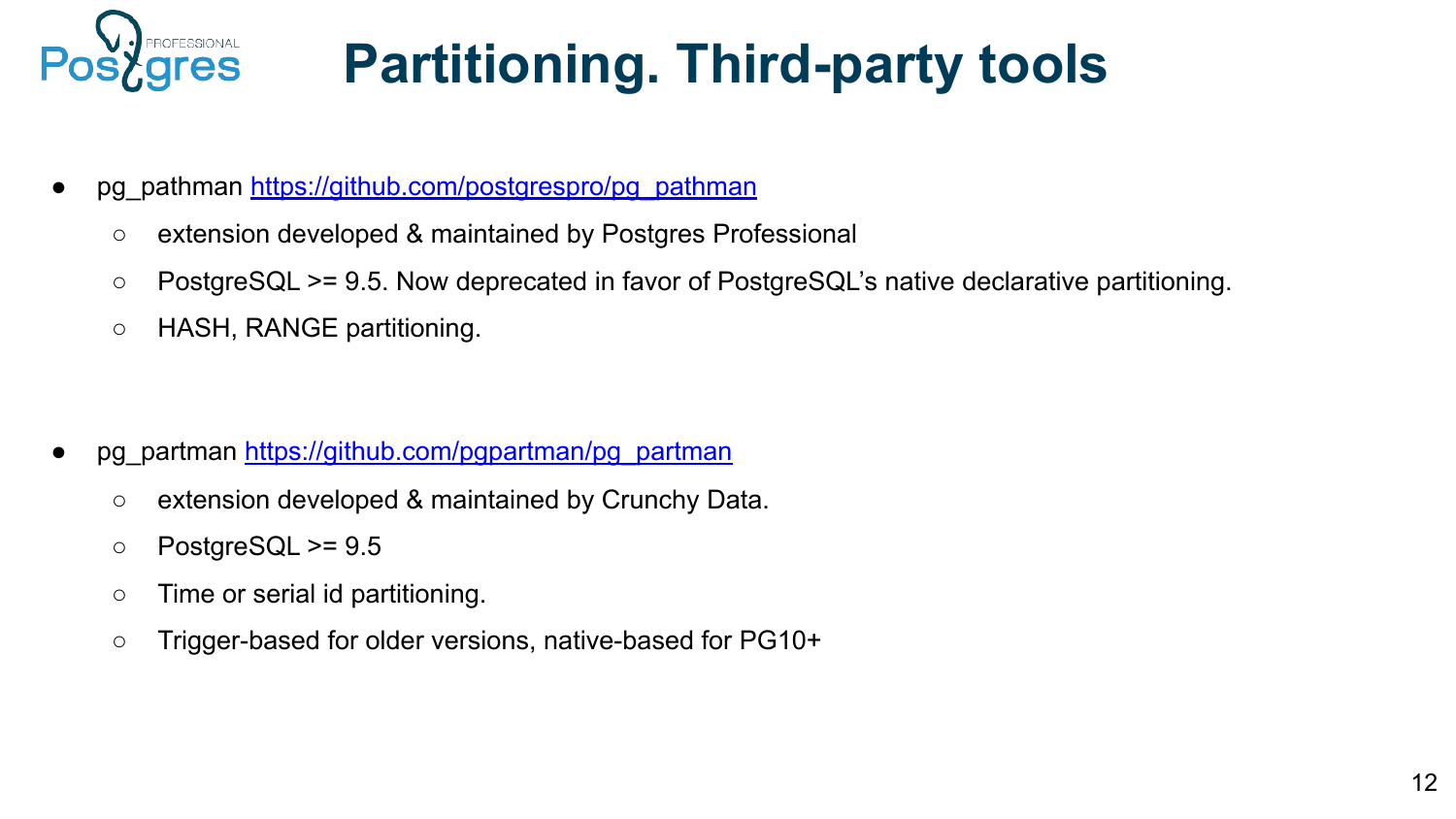

#### **pg\_pathman features**

pg pathman provides an optimized partitioning mechanism

and functions to manage partitions.

- Partition management (attach, detach, add, drop, split, merge, replace).
- Automatic partition creation for RANGE partitioning.
- User-defined callbacks for partition creation event handling.
- Non-blocking concurrent table partitioning.
- Optimized planning mechanism: runtime pruning, partitionwise joins & aggregates.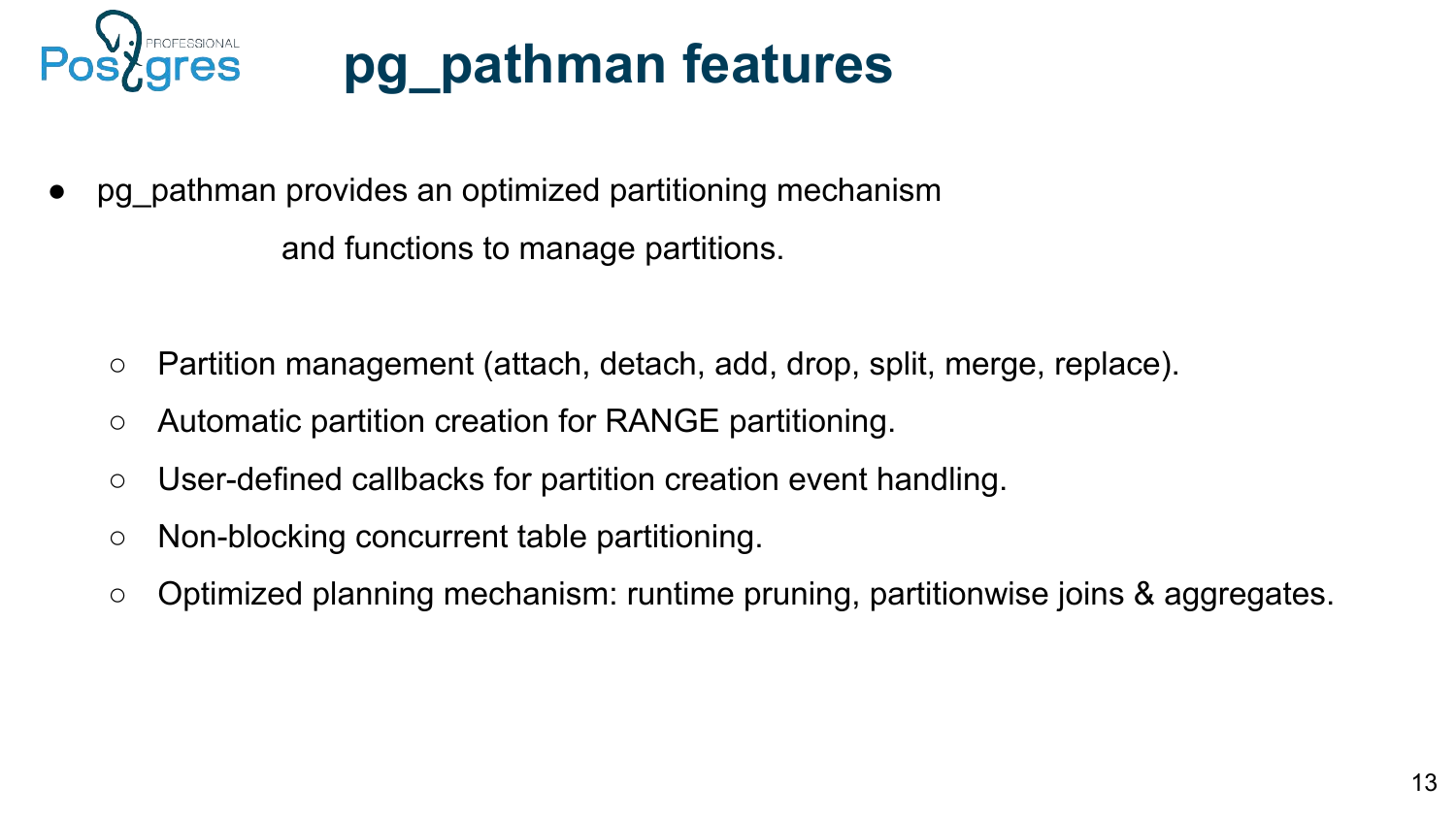

#### **pg\_partman features**

• pg\_partman - an extension that simplifies managing of time or

serial id based table partitioning.

- Automated creation of partitions.
- Partitioning of the existing table (+ batch mode for better concurrency).
- Move data from child tables back to the parent table.
- BG worker to run partition maintenance: auto creation, retention.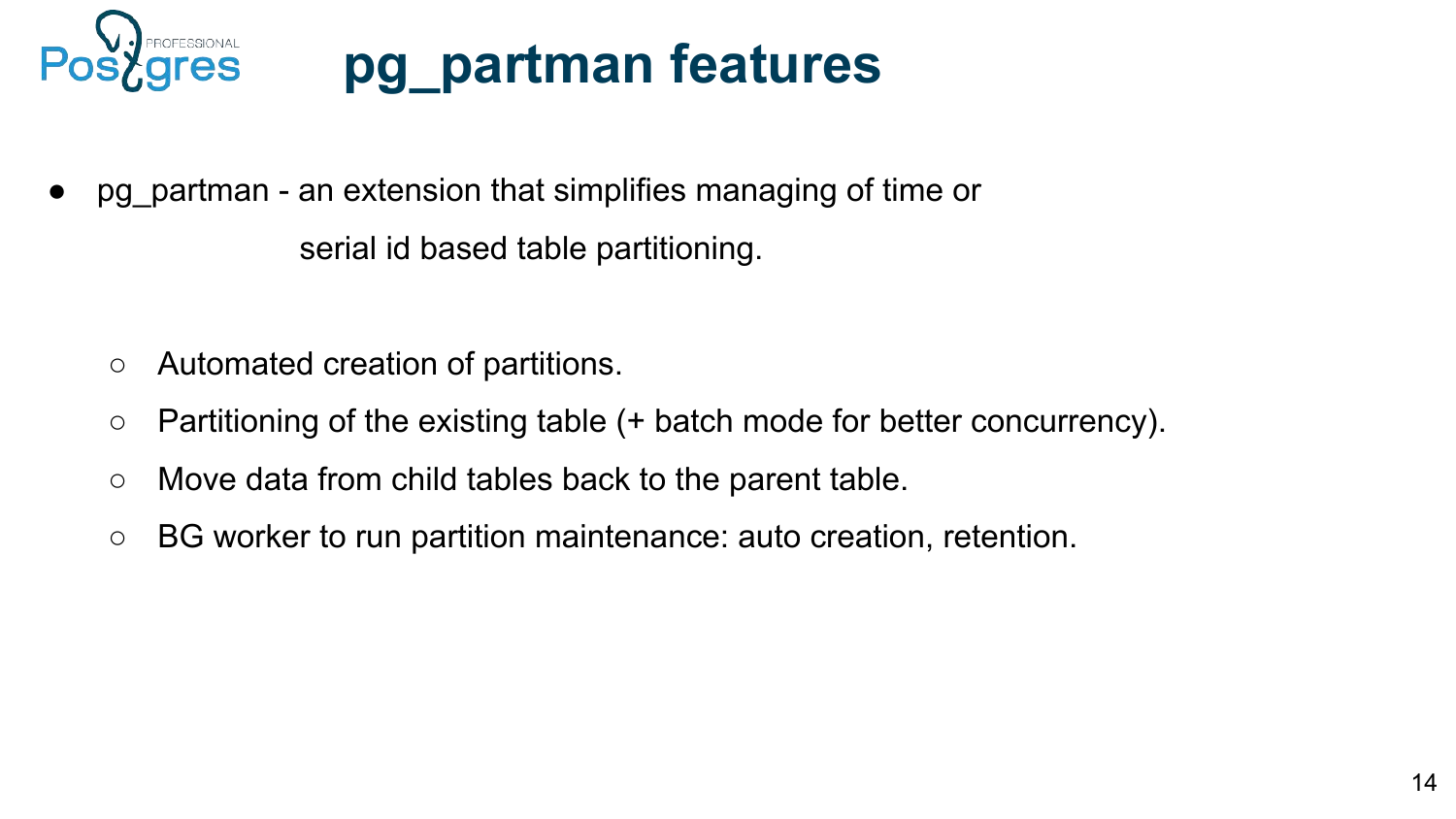

### **Third-party tools. Pros & cons**

- + Side-project is easier at the start as it needs less compromises.
- $+$  More often releases  $\rightarrow$  more feedback from users.
- + Not so strict quality requirements :)

- Not everything can be done from an extension.
- Difficult to maintain.
- Not available in the clouds such as Amazon RDS.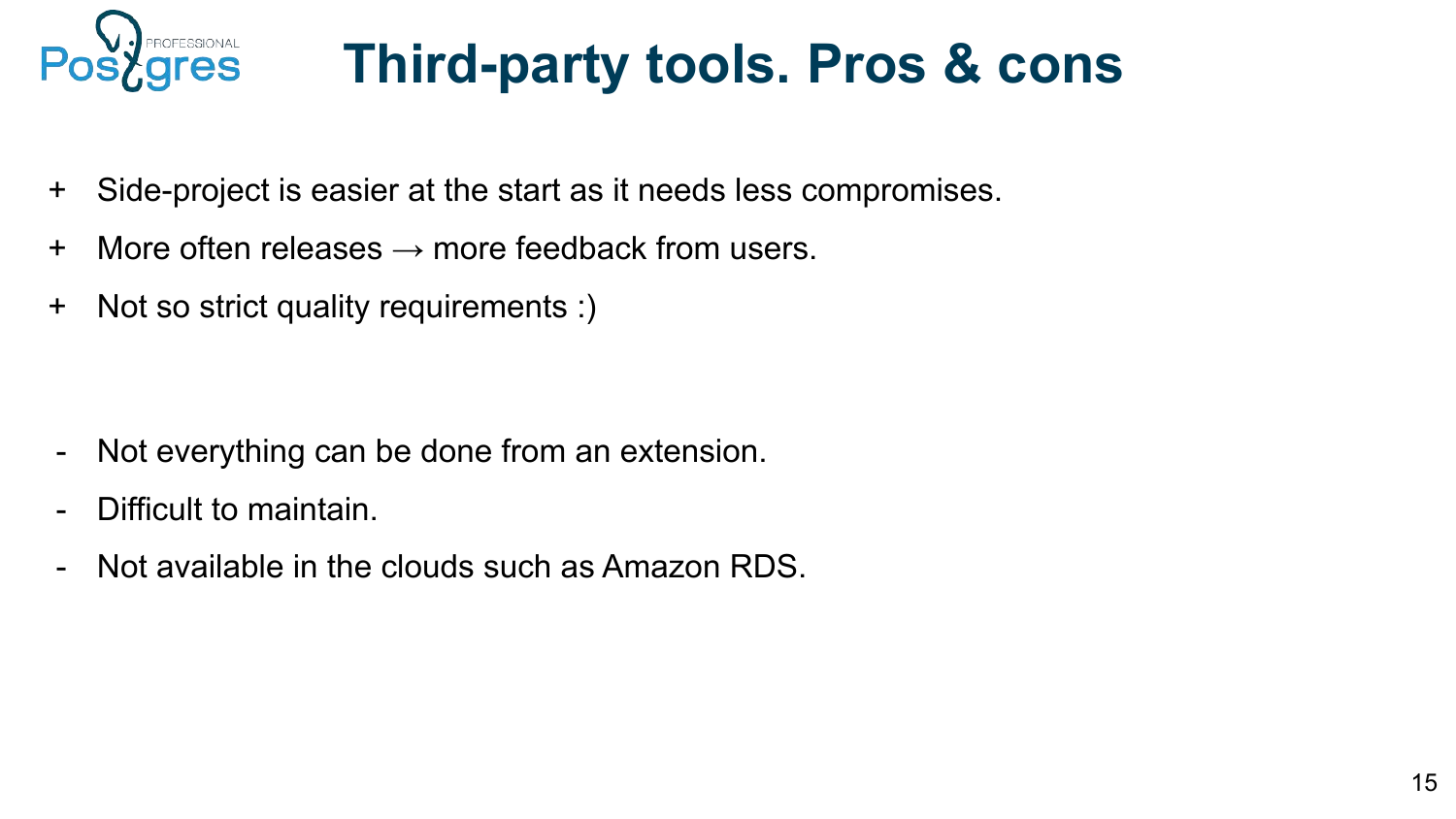

## **Partitioning. Work in progress**

● [Automatic HASH and LIST partition creation](https://commitfest.postgresql.org/31/2694/)

Bound generation for HASH and LIST is pretty straightforward.

RANGE needs more work, but it is doable. First of all, we need to agree on a new syntax which needs to be extendable for future improvements.

• [CLUSTER on partitioned table](https://commitfest.postgresql.org/31/2800/)

Perform CLUSTER automatically from the top-most parent for any partitions that have a suitable index.

[Autovacuum on partitioned tables](https://commitfest.postgresql.org/31/2492/)

Fix autovacuum analyze on partitioned tables, so that their statistics were updated correctly.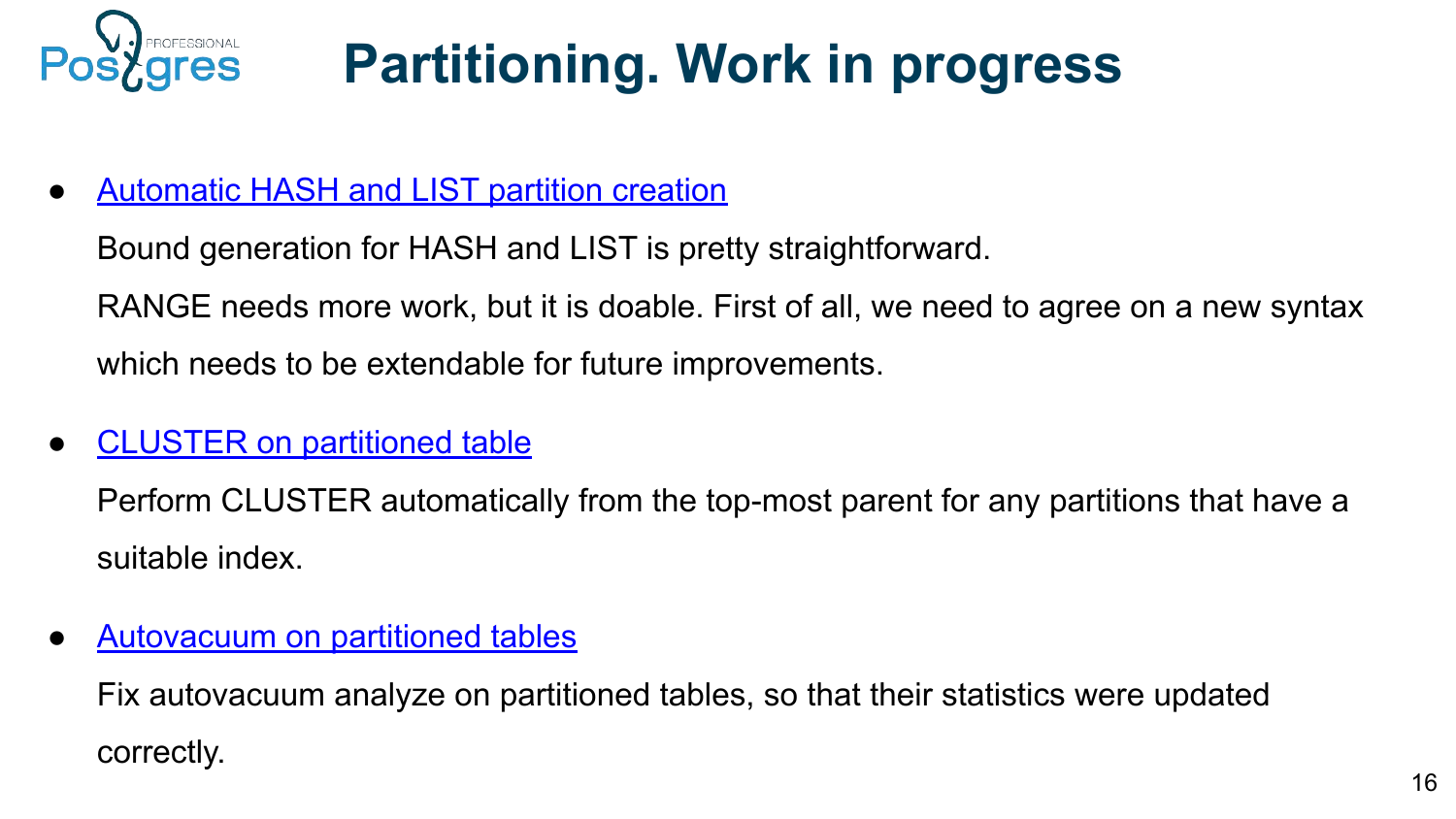

## **Partitioning. Work in progress**

[ALTER TABLE .. DETACH PARTITION CONCURRENTLY](https://commitfest.postgresql.org/31/2714/)

Detach partitions without blocking concurrent activity.

● [DROP INDEX CONCURRENTLY on partitioned index](https://commitfest.postgresql.org/31/2805/)

[CREATE INDEX CONCURRENTLY on partitioned table](https://commitfest.postgresql.org/31/2815/)

Impose fewer locking requirements on index maintenance.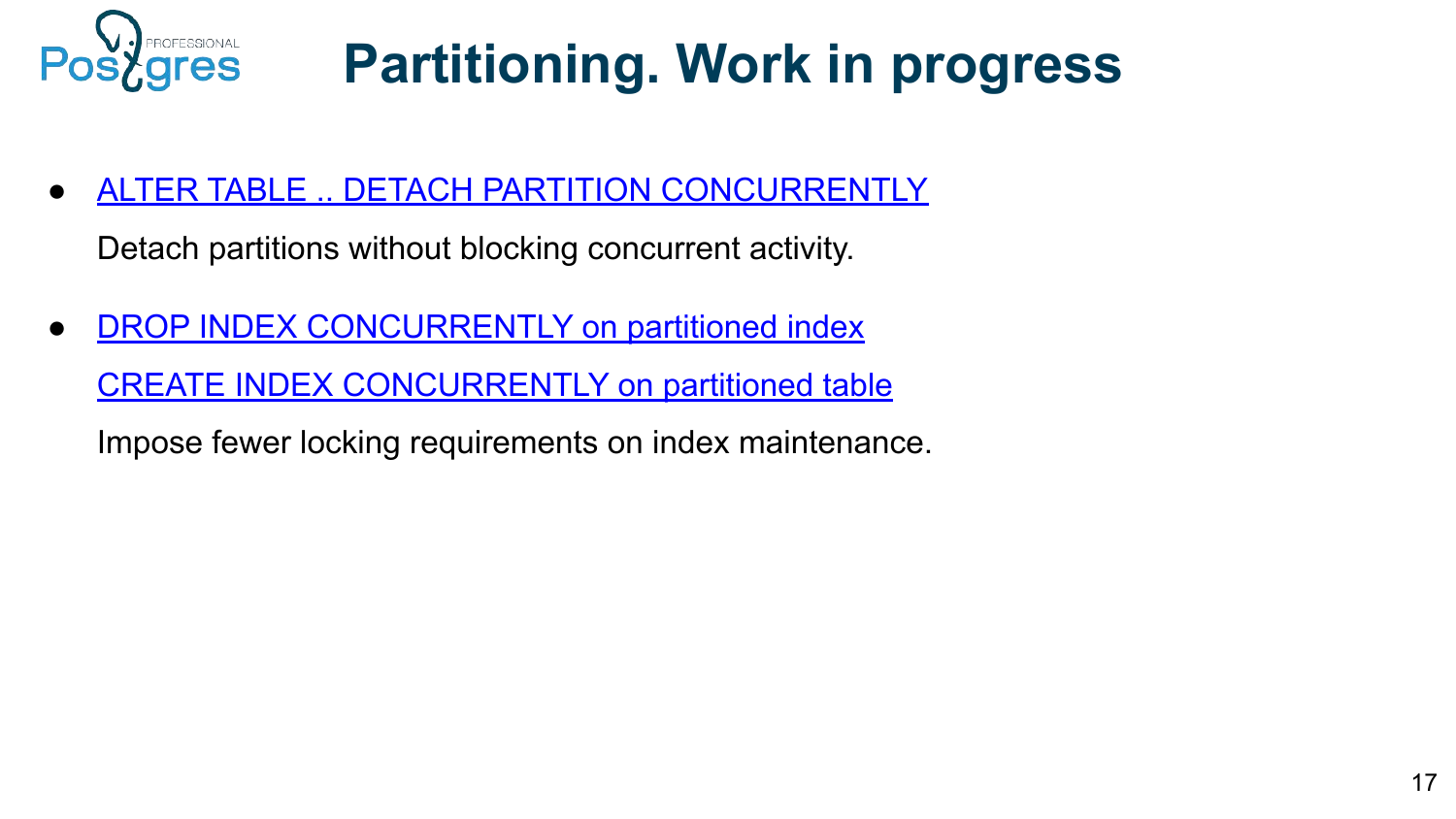

# **Partitioning. Gotchas**

- We need to agree on a **new syntax** for new features.
- To provide **partition maintenance** … we need to add a trigger or a callback on partition creation. Event triggers are not detailed enough to handle this.
- Object naming **length limit** of 63 characters makes partition name generation quite difficult.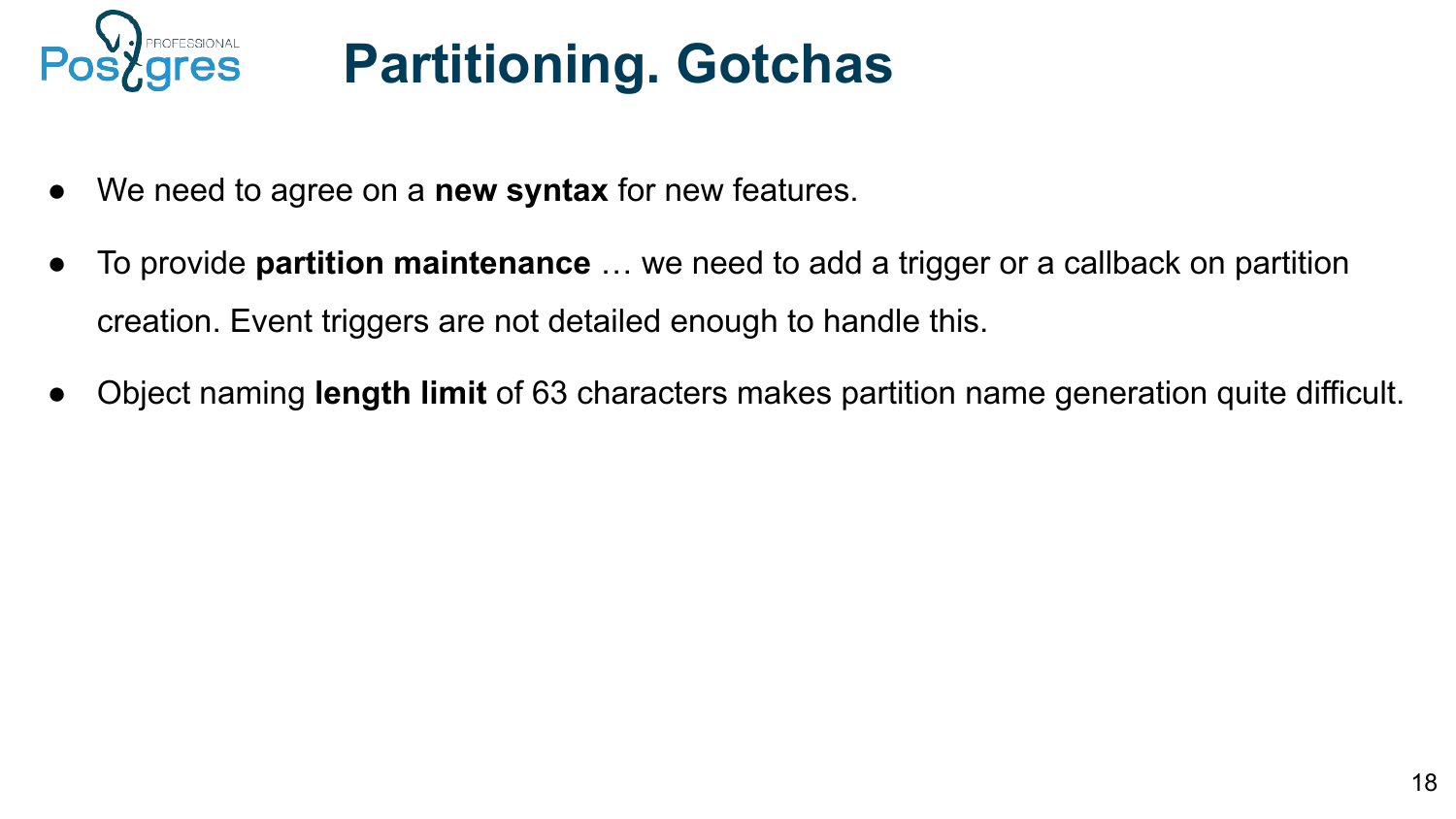

- Table partitioning [documentation](https://www.postgresql.org/docs/current/ddl-partitioning.html).
- $\bullet$  [README](https://github.com/postgres/postgres/blob/master/src/backend/optimizer/README) about partitionwise joins and aggregates.
- [Table Partitioning in Postgres: How Far We've Come](https://www.youtube.com/watch?v=YxbNN2mxAkU) talk by Amit Langote.
- [Table partitioning](https://wiki.postgresql.org/wiki/Table_partitioning) page on the PostgreSQL Wiki (slightly outdated).
- Proposal of *declarative partitioning improvements* on the PostgreSQL Wiki.